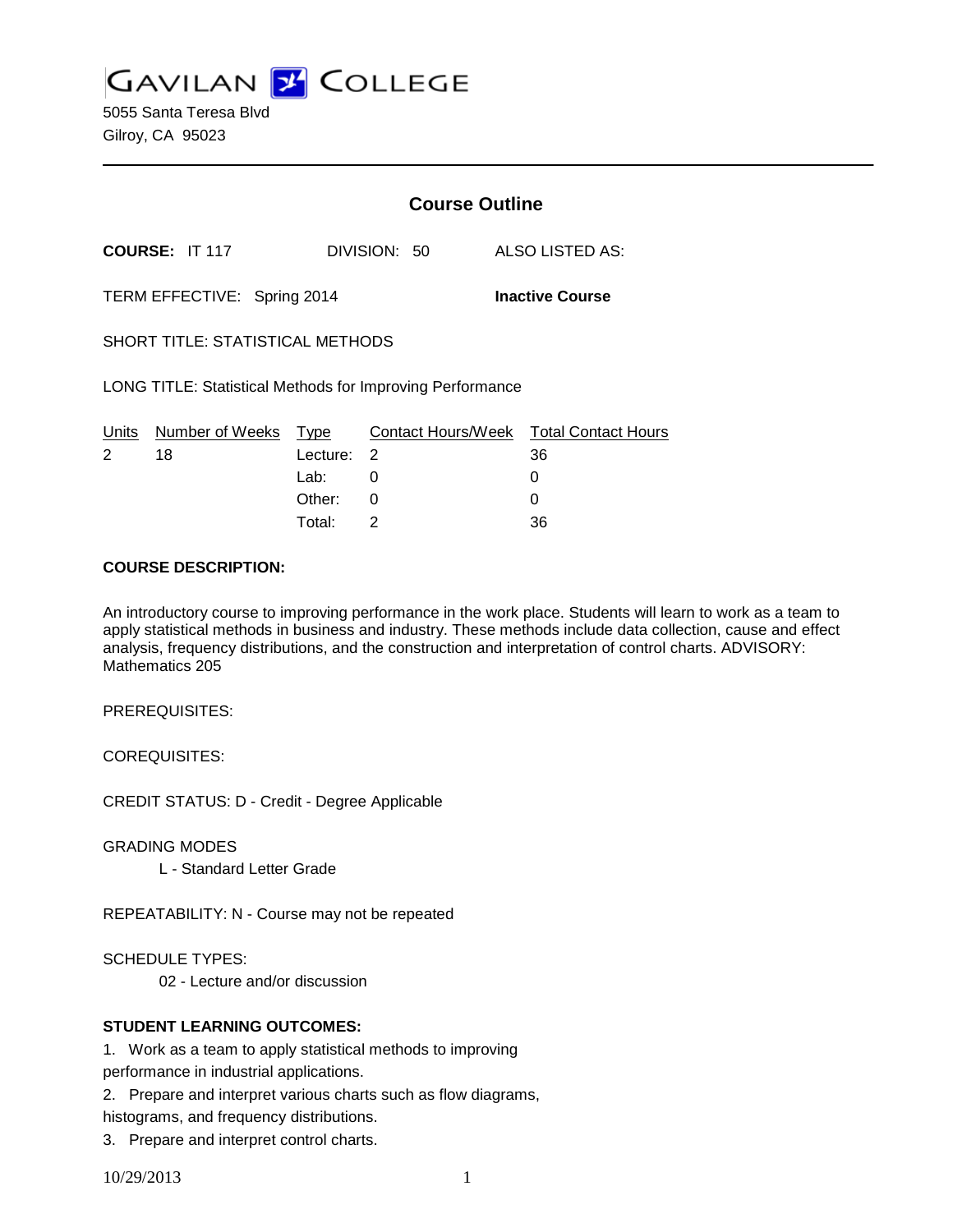4. Collect data with random sampling.

# **CONTENT, STUDENT PERFORMANCE OBJECTIVES, OUT-OF-CLASS ASSIGNMENTS**

Inactive Course: 10/28/2013 1 2 Introduction Assignments: Analyze and discuss industry studies on process improvement. The students will: - understand the goals and requirements of the course. - relate course content with industry needs. 2-3 4 How to Improve Quality Assignment: Unit A The students will: - discuss the meaning of quality - discuss variation and identify special and common causes. - construct process flow diagrams. - apply their understanding to work situations. 4-5 4 Data Collection Assignment: Unit B The students will: - collect data - define and apply random sampling - construct data collection sheets - apply their understanding to work situations. 6-7 4 Charting Assignment: Unit C The students will: - construct line and bar charts - construct scatter diagrams - apply their understanding to work situations 8 2 Pareto Charts Assignment: Unit D The students will: - construct Pareto charts - interpret Pareto charts - apply their understanding to work situations 9 2 Cause and effect Analysis Assignment: Unit E The students will: - use cause-and-effect analysis - apply their understanding to work situations 10-11 4 Freuency Distributions Assignment: Unit F The students will: - construct histograms - calculate the mean and apply the standard deviation

10/29/2013 2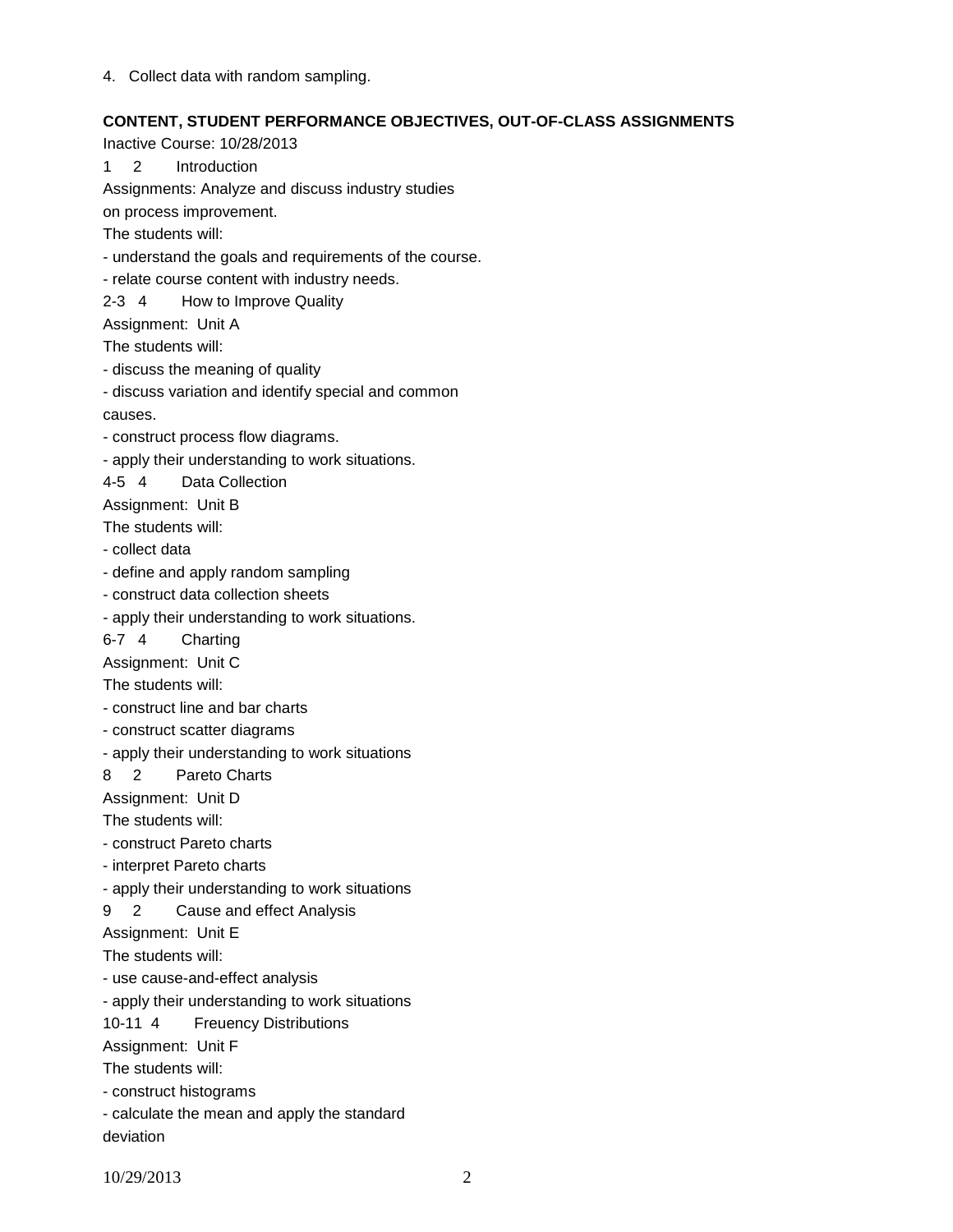- apply their understanding to work situations 12-14 6 Control Charts Assignment: Unit G The students will: - construct and interpret control charts for measurable data - determine process capability - construct and interpret control charts for countable data - apply their understanding to work situations 15 2 Control Charts for Individual Measurement Assignment: Unit I The students will: - be introuced to X-MR charts 16 2 Applying Statistical Methods for Improving **Performance** Assignment: Unit H The students will: - observe and report on applications in industry - prepare summary of course project applications 17 2 Project Reports Assignment: Prepare report The students will: - present team reports on course project 18 2 FINAL EXAM Included in content.

METHODS OF INSTRUCTION: Lecture/Discussion/Teamwork

### **REPRESENTATIVE TEXTBOOKS:**

To be selected.

## **ARTICULATION and CERTIFICATE INFORMATION**

Associate Degree: CSU GE: IGETC: CSU TRANSFER: Transferable CSU, effective 199670 UC TRANSFER: Not Transferable

# **SUPPLEMENTAL DATA:**

Basic Skills: N Classification: I Noncredit Category: Y Cooperative Education:

10/29/2013 3